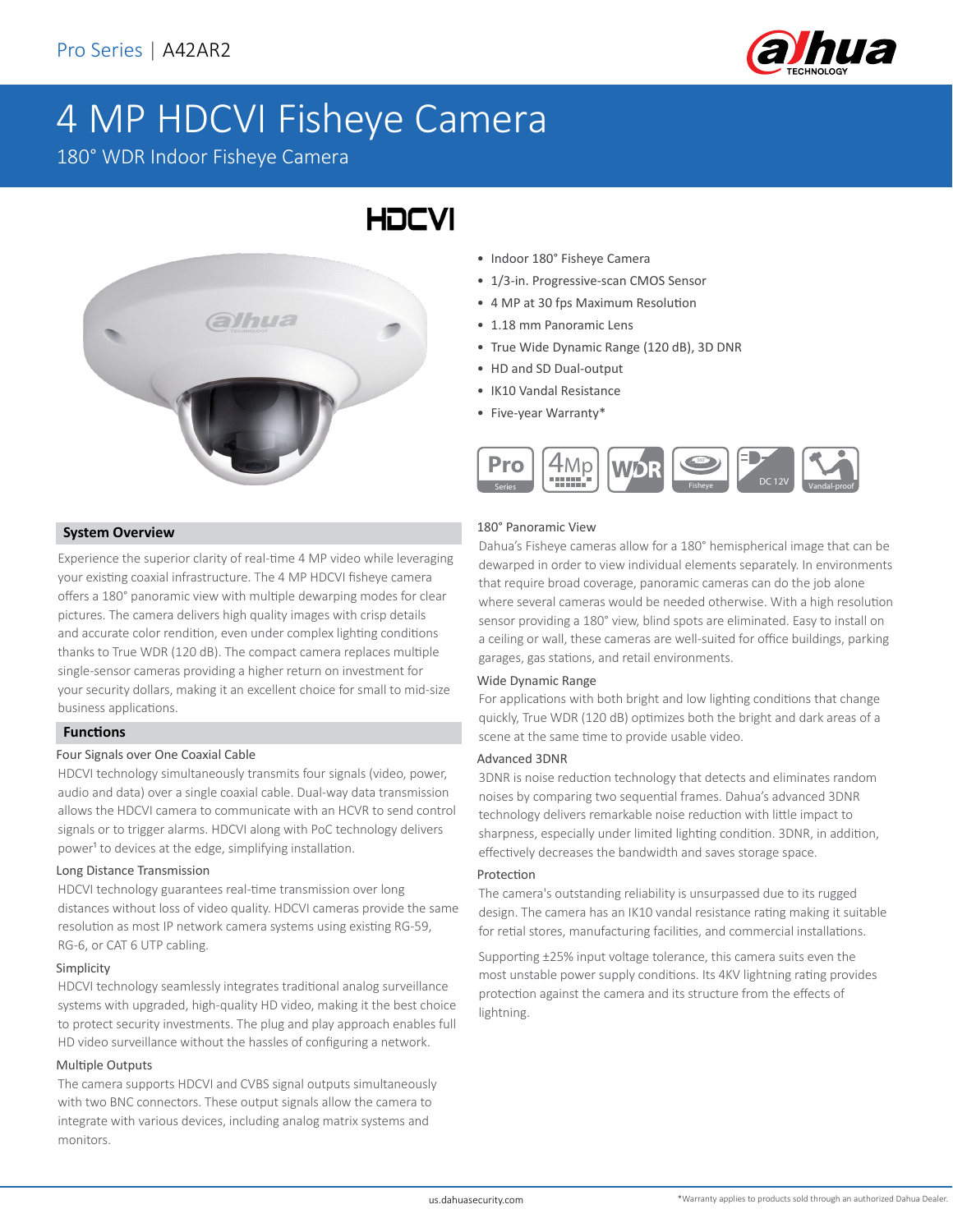### Pro Series | A42AR2

#### **Technical Specification**

| Camera                   |                                                   |
|--------------------------|---------------------------------------------------|
| Image Sensor             | 1/3-in. CMOS Sensor                               |
| <b>Effective Pixels</b>  | 2688(H) x 1520(V), 4.1 MP                         |
| <b>Scanning System</b>   | Progressive                                       |
| Electronic Shutter Speed | 1/3 s to 1/100,000 s                              |
| Minimum Illumination     | Color: 0.01 Lux at F2.0<br>B/W: 0.001 Lux at F2.0 |
| S/N Ratio                | More than 65 dB                                   |
| Lens                     |                                                   |
|                          |                                                   |
| Lens Type                | Fixed Lens / Fixed Iris                           |
| Mount Type               | Board-in                                          |
| <b>Focal Length</b>      | $1.18$ mm                                         |
| Maximum Aperture         | F2.0                                              |
| Angle of View            | $180^\circ$                                       |

#### DORI² Distances

| Detect (8 ppf) | Observe (19 ppf) | Recognize (38 ppf) | Identify (76 ppf) |
|----------------|------------------|--------------------|-------------------|
| 24 m (79 ft)   | 9 m (30 ft)      | 5 m $(16 ft)$      | 2 m (7 ft)        |

#### Safety UL60950-1+CAN/CSA C22.2 No.60950-1 Electromagnetic Compatibility (EMC) CFR 47 FCC Part 15 Subpart B ANSI C63.4-2014

Certifications

| <b>Flectrical</b>           |                                                                                                       |
|-----------------------------|-------------------------------------------------------------------------------------------------------|
| Power Supply                | 12 VDC + 25%                                                                                          |
| Power Consumption           | Maximum 2.2 W at 12 VDC                                                                               |
| <b>Environmental</b>        |                                                                                                       |
| <b>Operating Conditions</b> | -30 °C to +60 °C (-22 °F to +140 °F),<br>Less than 90% RH<br>* Initiate startup above -30 °C (-22 °F) |
| <b>Storage Conditions</b>   | -30 °C to +60 °C (-22 °F to +140 °F),<br>Less than 90% RH                                             |
| Vandal Resistance           | <b>IK10</b>                                                                                           |
| Construction                |                                                                                                       |
| Casing                      | Aluminium                                                                                             |
| <b>Dimensions</b>           | Ø110.0 mm x 56.0 mm (Ø4.33 in. x 2.20 in.)                                                            |
| Net Weight                  | 0.41 kg (0.90 lb)                                                                                     |
| Gross Weight                | 0.45 kg (0.99 lb)                                                                                     |

#### Video

| Resolution                          | 4 MP (2560 x 1440)                                                         |                                                                                    |
|-------------------------------------|----------------------------------------------------------------------------|------------------------------------------------------------------------------------|
| Frame Rate                          | 4 MP at 30 fps                                                             |                                                                                    |
| Video Output                        | One (1) BNC HDCVI High-definition Channel and,<br>One (1) BNC CVBS Channel |                                                                                    |
| Transmission Distances <sup>3</sup> | RG-59/U Coax                                                               | 720p: 800 m (2624.67 ft)<br>1080p: 500 m (1640.42 ft)<br>4 MP: 500 m (1640.42 ft)  |
|                                     | RG-6/U Coax                                                                | 720p: 1200 m (3937.01 ft)<br>1080p: 800 m (2624.67 ft)<br>4 MP: 700 m (2296.59 ft) |
|                                     | CAT 5e UTP<br>(balun required)                                             | 720p: 450 m (1476.38 ft)<br>1080p: 300 m (984.25 ft)<br>4 MP: 300 m (984.25 ft)    |
| Day/Night                           | Auto (Electronic), Manual                                                  |                                                                                    |
| OSD Menu                            | Multi-language                                                             |                                                                                    |
| <b>BLC Mode</b>                     | BLC, HLC, WDR                                                              |                                                                                    |
| <b>WDR</b>                          | True WDR (120 dB)                                                          |                                                                                    |
| Gain Control                        | AGC                                                                        |                                                                                    |
| Noise Reduction                     | 2D/3D                                                                      |                                                                                    |
| White Balance                       | Auto, Manual                                                               |                                                                                    |

1. Requires PoC Transceivers for each channel and an external power supply for each transceiver.

2. The DORI distance is a measure of the general proximity for a specific classification to help pinpoint the right camera for your needs. The DORI distance is calculated based on sensor specifications and lab test results<br>according to EN 62676-4 , the standard that defines the criteria for the Detect, Observe, Recognize and<br>Identify cl

3. Transmission distance results verified by real-scene testing in Dahua's test laboratory. Actual transmission distances may vary due to external influences, cable quality, and wiring structures.